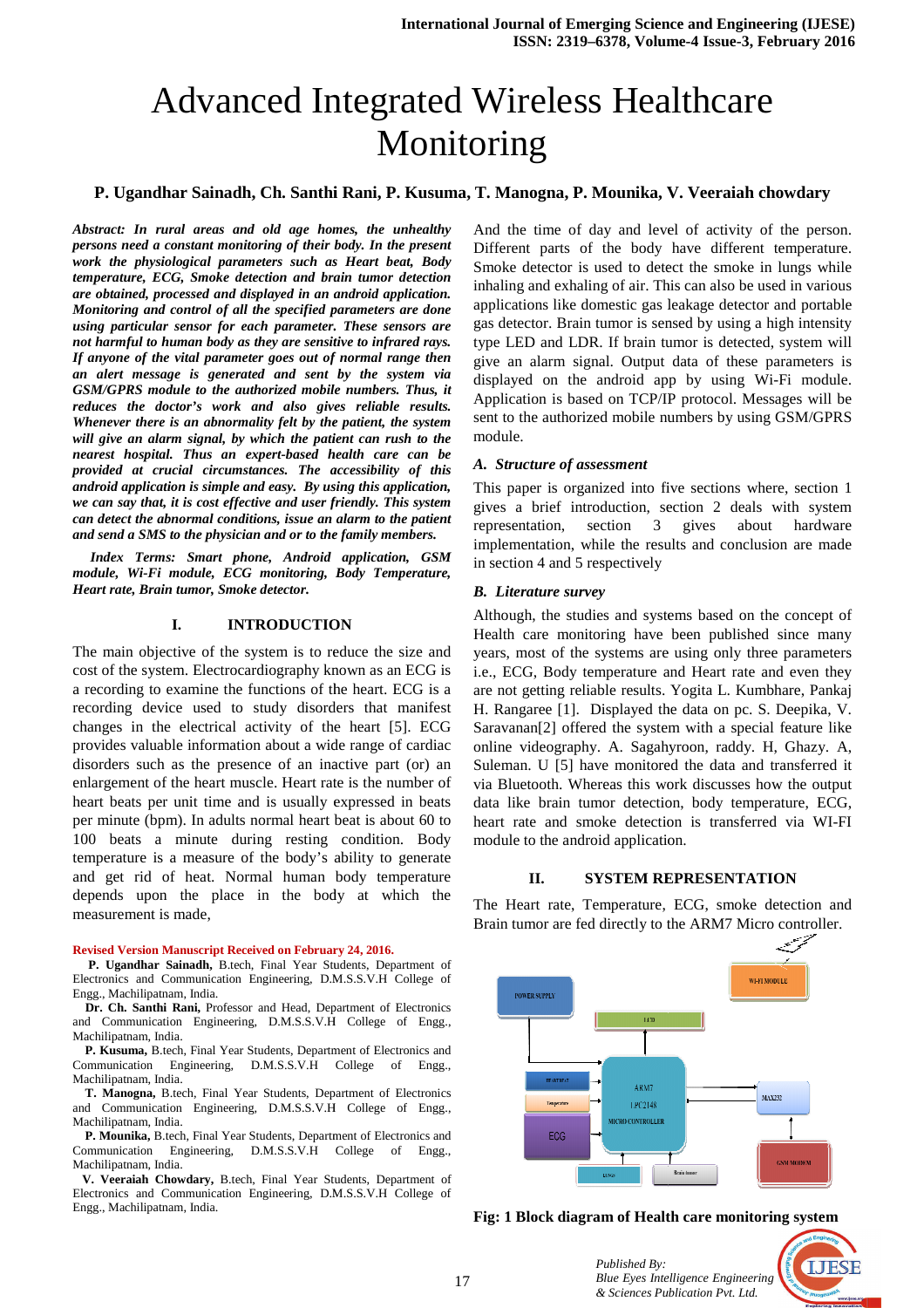## **Advanced Integrated Wireless Healthcare Monitoring**

These parameters are then amplified, filtered and displayed on the smart phone. The software compares the real time data with the presetted threshold values and if the threshold values are crossed, an alert SMS is sent via the GSM module.

## **III. HARDWARE IMPLEMENTATION**

## **Heart beat sensor:**

LM358 sensor is used here to measure the Resting pulse rate (RPR). It is one of the key vital sign routinely measured in clinical practice. According to the national health statistics reports, U.S., the mean RPR is of 129 beats/min at less than age 1 year, which decreases to a mean RPR of 96 beats/min by age 5, and further decreases to 78 beats/min in early adolescence. The mean RPR in adulthood plateaus is at 72 beats/min. in addition there is a significant gender difference, with the male pulse rate plateauing in early adulthood, while the female resting pulse plateaus later when middle aged [4]. The RPR will be as follows

Child aged 7 to 12 years - 75 to 110 beats/min.

Adult aged 18+ years - 60 to 100 beats/min.

Adult athlete - 40 to 60 beats/min.

#### **Temperature sensor:**

The temperature sensing is performed by using a LM35 which is an analog temperature sensor. The normal body temperature of a person varies by depending on gender, recent activity, food and fluid consumption. Normal body temperature can range from 97.8 degrees F (or Fahrenheit, equivalent to 36.5 degrees C or Celsius) to 99 degrees F (37.2 degrees C) for a healthy adult [2]. Formula for converting temperature from Celsius to Fahrenheit is  $^{\circ}$ C\*9/5+32= $^{\circ}$ F.

# **ECG recording:**

Usually more than 2 electrodes are used and they can be combined into a number of pairs For example: Left arm (LA), right arm (RA) and left leg (LL) electrodes form the pairs: LA+RA, LA+LL, RA+LL. The output from each pair is known as a lead. Each lead is said to look at the heart from a different angle. Different types of ECGs can be referred to by the number of leads that are recorded, for example 3-lead, 5-lead or 12-lead ECGs (sometimes simply "a 12-lead"). A 12-lead ECG is one in which 12 different electrical signals are recorded at approximately the same time and will often be used as a one of recording of an ECG, typically printed out as a paper copy. 3- and 5-lead ECGs tend to be monitored continuously and viewed only on the screen of an appropriate monitoring device, for example during an operation or while being transported in an ambulance. There may, or may not be any permanent record of a 3- or 5-lead ECG depending on the equipment used [6].

## **Smoke detection:**

The sensor used here is MQ2 smoke sensor / gas sensor. It can detect any type of smoke in surrounding areas. When the target combustible gas exist, the sensor's conductivity is higher along with the gas concentration rising. MQ-2 gas sensor has high sensitivity to LPG, Propane and Hydrogen, also could be used to Methane and other combustible steam, it is with low cost and suitable for different application.

Brain tumor identification: By using LED and LDR brain tumor is identified. The finger is placed between the LED

and LDR. As Sensor a photo diode or a photo transistor can be used. The skin may be illuminated with visible (red) using transmitted or reflected light for detection.

## **LCD display:**

Liquid crystal display a type of display used in digital watches and many portable computers. Here the LCD is used as both the Transmitter as well as the receiver side.

The input which we give to the microcontroller is displayed on the LCD of the transmitter side and the message sent is received at the receiver side which displays at the receiver end of the LCD and the corresponding operation is performed They make complicated equipment easier to operate. LCD's come in many shapes and sizes but the most common is the 16 character x 4 line display with no backlight. It requires only 11 connections – eight bits for data (which can be reduced to four if necessary) and three control lines only used two here). It runs off a 5V DC supply and only needs about 1mA of current. The display contrast can be varied by changing the voltage into pin 3 of the display.

#### **ARM7 micro controller:**

LPC2148 is widely used IC from ARM7 family. It is inbuilt with many peripherals making it more efficient and reliable option for high end application developers. 8 to 40 KB of on-chip static RAM and 32 to 512 KB of on-chip flash memory. 128 bit interface/accelerator enables high speed 60MHZ operation. In system/in-application programming (ISP/IAP) via on-chip boot-loader software. Single flash sector or full chip erase in 400ms and programming of 256 bytes in 1ms. Embedded ICE-RT and embedded trace interfaces offer real-time space debugging with the on-chip real monitor software and high speed tracking of instructions execution. Low power real-time clock with independent power and dedicated 32 KHZ clock input. CPU operating voltage range of 3.0 to 3.6V with 5V tolerant I/O pads.

# **WI-FI module:**

ESP8266 is an impressive, low cost Wi-Fi module suitable for adding Wi-Fi functionality to an existing microcontroller project via a UART serial connection. The module can even be reprogrammed to act as a standalone Wi-Fi connected device–just add power. It is a 32-bit RISC (Reduced Instruction Set Computer) CPU.802.11 b/g/n protocol, Wi-Fi Direct (P2P), soft-AP Integrated TCP/IP protocol stack.

#### **GSM module:**

The modem used is SIMCOM900. This is a GSM/GPRS enabled module. It works on frequencies 850 MHz, 900 MHz, 1800 MHz and 1900 MHz. It is very compact in size and easy to use as plug in GSM Modem. The baud rate can be configurable from 9600-115200 bps through AT command.

# **IV. RESULTS**

Currently, the healthcare system for heart rate, body temperature, ECG, smoke in lungs, brain tumor is successfully designed for applications using GSM. If the ranges of the given data changes, immediately messages are sent via GSM module to the given mobile numbers as given below

• when body temperature is below 95 and above 100



*Published By: Blue Eyes Intelligence Engineering & Sciences Publication Pvt. Ltd.*